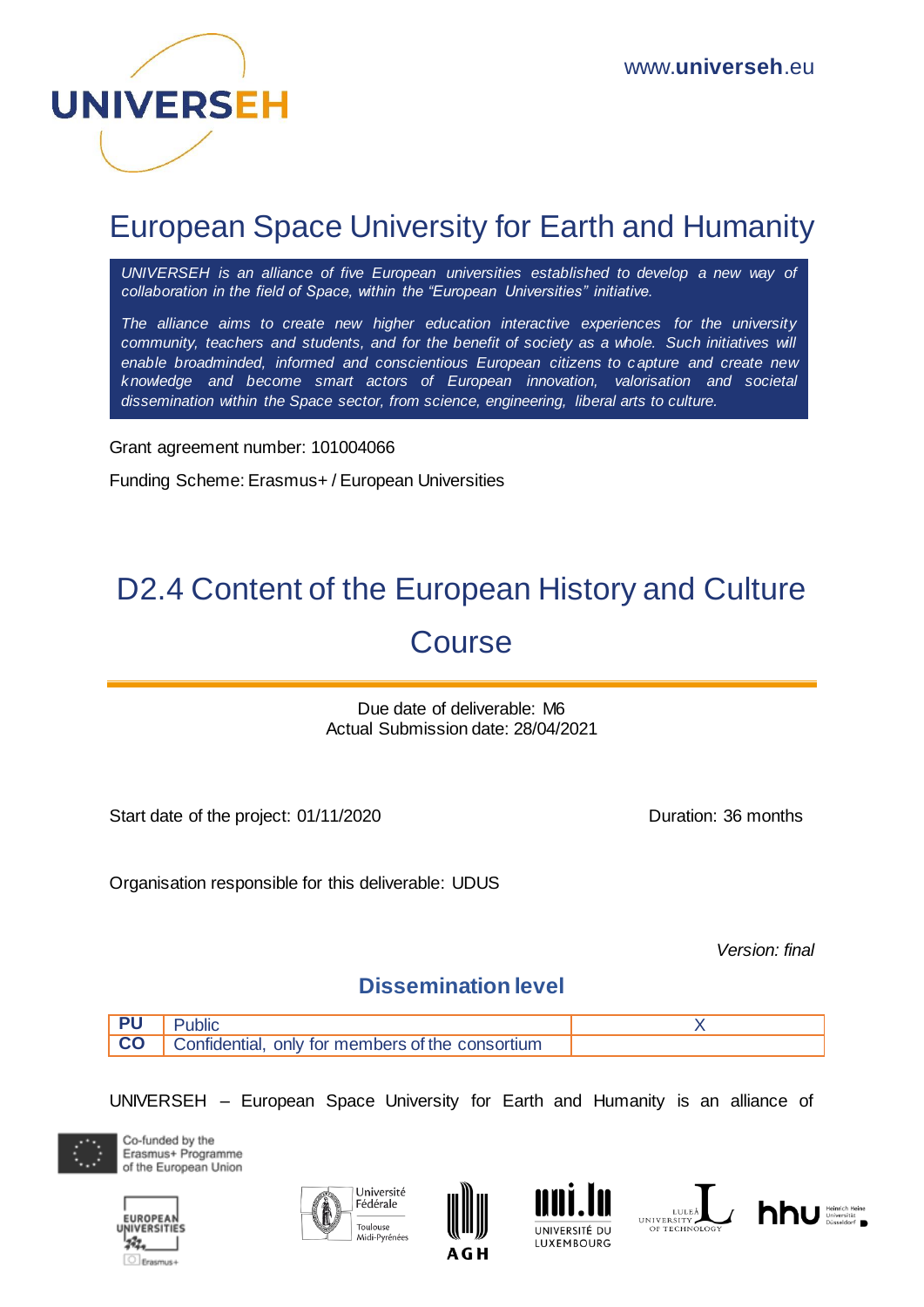

## **Document History**

| Version Date |            | <b>Author</b> | <b>Partner</b> | <b>Summary of main changes</b> |
|--------------|------------|---------------|----------------|--------------------------------|
|              | 28/04/2021 | Roine Viklund | LTU.           |                                |
|              |            |               |                |                                |
|              |            |               |                |                                |
|              |            |               |                |                                |

Work in progress

**SYLLABUS**:

7,5 Credits – (or/and 3 Credits (MOOC) Block 3: Contemporary Period)

#### **COURSE DESCRIPTION**:

This course offers a broad survey of modern European history, from the end of Renaissance to the end of the Cold War and the fall of the Iron Curtain. Along with the consideration of major events and figures such as the French Revolution and Napoleon, attention will be paid to the experience of ordinary people in times of upheaval and transition. The period will thus be viewed neither in terms of historical inevitability nor as a procession of great men, but rather through the lens of the complex interrelations between technological change, political revolution, and cultural development.

#### **COURSE AIM**:

Students shall after this course have obtained a rudimentary knowledge about European history from the renaissance in the 15th century to the end of the Cold War in 1989. They should have obtained a basic knowledge about historical Trajectories, Causation, Continuity, and Change and be able to discuss European history in broad outlines and give examples of essential historical contexts regarding politics, economy, technology, and environment, which have made the European transition from agrarian societies to modern nations possible.

#### **COURSE CONTENT**:

UNIVERSEH – European Space University for Earth and Humanity is an alliance of



Co-funded by the Erasmus+ Programme of the European Union